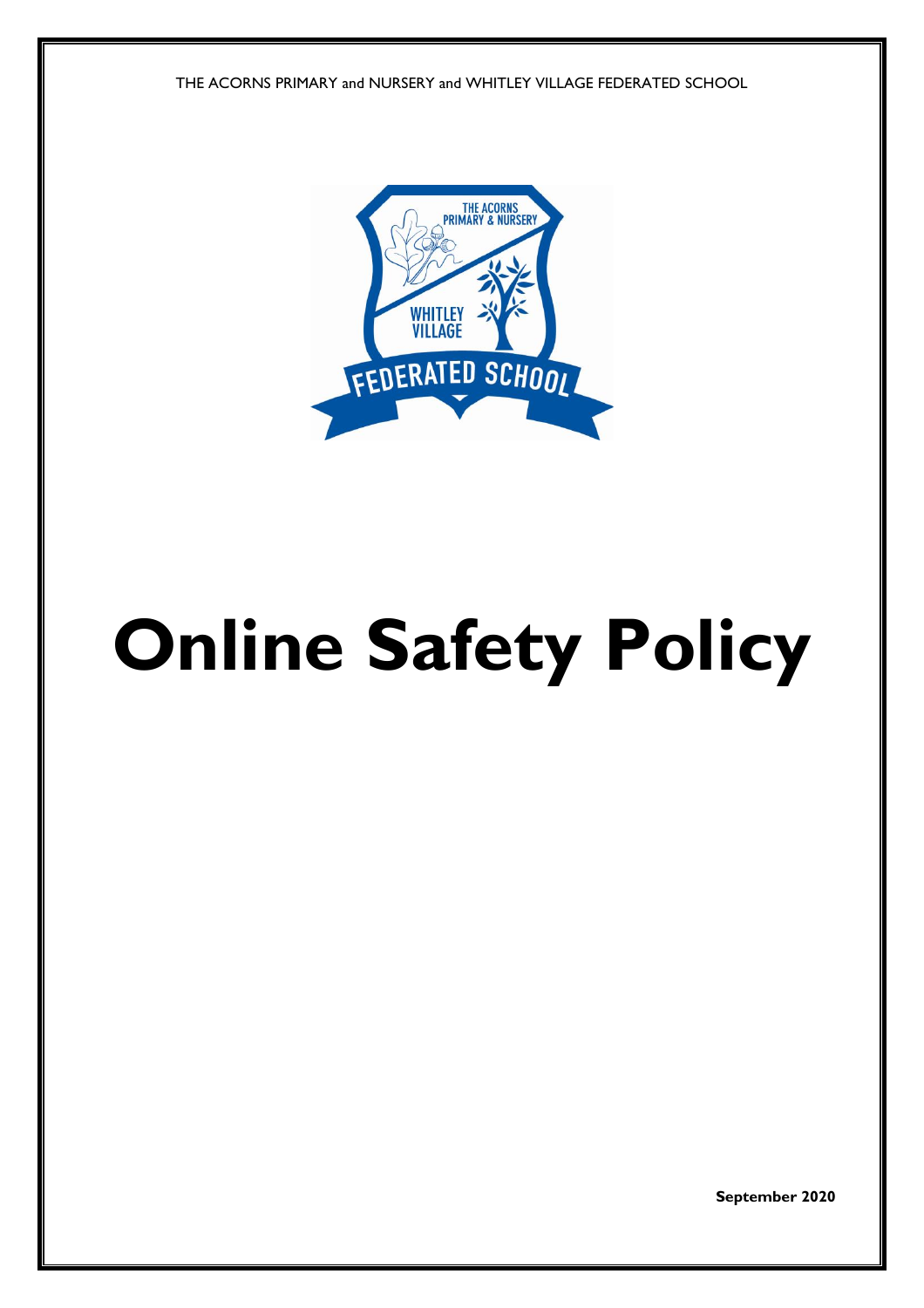# **Contents**

## **1. Aims**

Our school aims to:

- Have robust processes in place to ensure the online safety of pupils, staff, volunteers and governors
- **•** Deliver an effective approach to online safety, which empowers us to protect and educate the whole school community in its use of technology
- **Establish clear mechanisms to identify, intervene and escalate an incident, where appropriate**

# **2. Legislation and guidance**

This policy is based on the Department for Education's statutory safeguarding guidance, Keeping Children [Safe in Education,](https://www.gov.uk/government/publications/keeping-children-safe-in-education--2) and its advice for schools on [preventing and tackling bullying](https://www.gov.uk/government/publications/preventing-and-tackling-bullying) and searching, screening and [confiscation](https://www.gov.uk/government/publications/searching-screening-and-confiscation). It also refers to the Department's guidance on [protecting children](https://www.gov.uk/government/publications/protecting-children-from-radicalisation-the-prevent-duty) from radicalisation.

It reflects existing legislation, including but not limited to the **[Education Act 1996](https://www.legislation.gov.uk/ukpga/1996/56/contents)** (as amended), the [Education and Inspections Act 2006](https://www.legislation.gov.uk/ukpga/2006/40/contents) and the [Equality Act 2010.](https://www.legislation.gov.uk/ukpga/2010/15/contents) In addition, it reflects the [Education Act](http://www.legislation.gov.uk/ukpga/2011/21/contents/enacted)  [2011,](http://www.legislation.gov.uk/ukpga/2011/21/contents/enacted) which has given teachers stronger powers to tackle cyber-bullying by, if necessary, searching for and deleting inappropriate images or files on pupils' electronic devices where they believe there is a 'good reason' to do so.

The policy also takes into account the [National Curriculum computing programmes of study.](https://www.gov.uk/government/publications/national-curriculum-in-england-computing-programmes-of-study)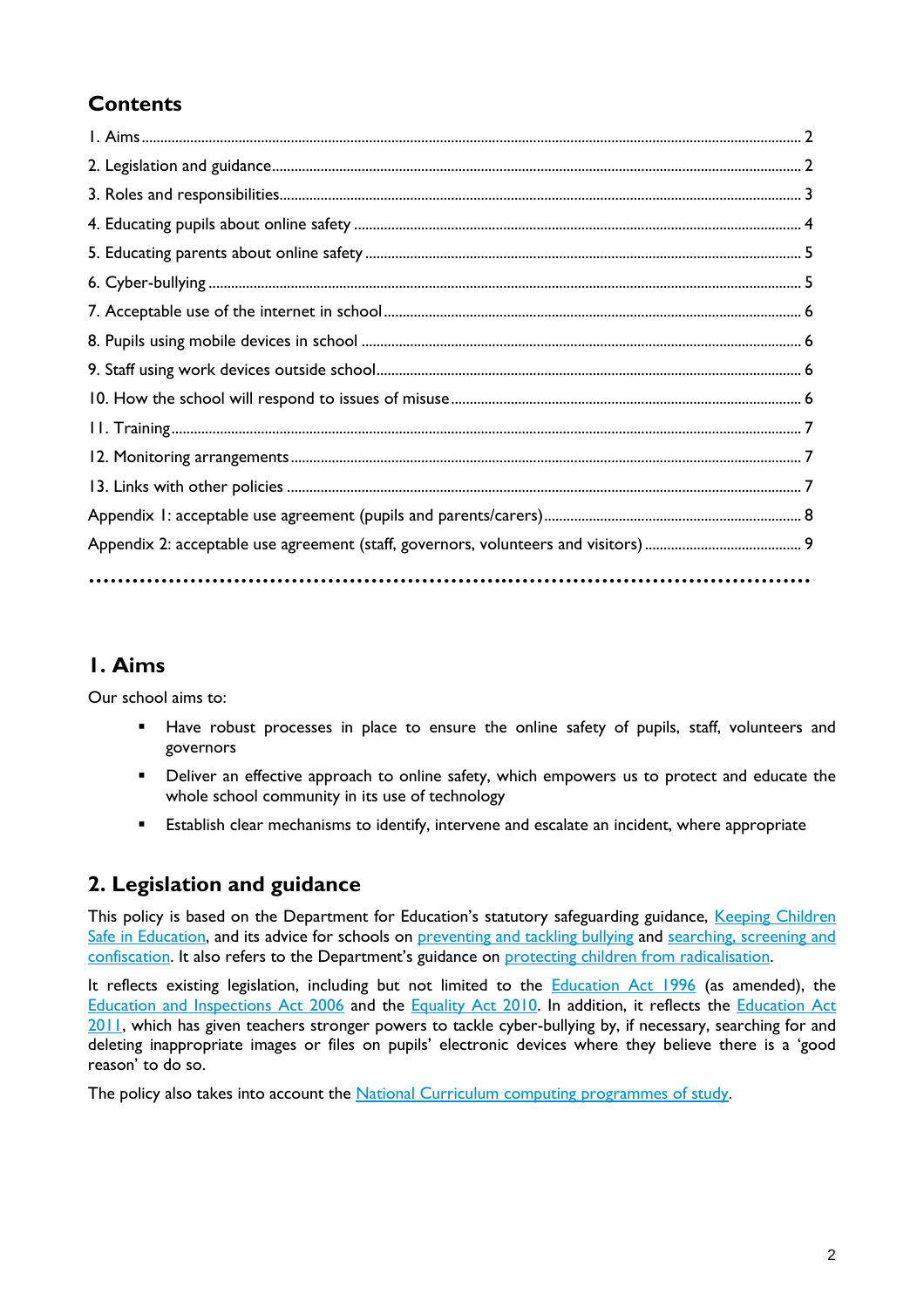# **3. Roles and responsibilities**

#### **3.1 The governing board**

The governing board has overall responsibility for monitoring this policy and holding the headteacher to account for its implementation.

The governing board will co-ordinate regular meetings with appropriate staff to discuss online safety, and monitor online safety logs as provided by the designated safeguarding lead (DSL).

All governors will:

- **Ensure that they have read and understand this policy**
- **Agree and adhere to the terms on acceptable use of the school's ICT systems and the internet** (appendix 2)

#### **3.2 The headteacher**

The headteacher is responsible for ensuring that staff understand this policy, and that it is being implemented consistently throughout the school.

#### **3.3 The designated safeguarding lead**

Details of the school's designated safeguarding lead (DSL) and deputy are set out in our child protection and safeguarding policy.

The DSL takes lead responsibility for online safety in school, in particular:

- Supporting the headteacher in ensuring that staff understand this policy and that it is being implemented consistently throughout the school
- **Working with the headteacher, ICT manager and other staff, as necessary, to address any online** safety issues or incidents
- Ensuring that any online safety incidents are logged on CPOMS (the school's safeguarding and child protection software) and with SLT (Senior Leadership Team), and dealt with appropriately in line with this policy
- **Ensuring that any incidents of cyber-bullying are logged and dealt with appropriately in line with** the school behaviour policy
- **Updating and delivering staff training on online safety**
- **EXECT** Liaising with other agencies and/or external services if necessary
- Providing regular reports on online safety in school to the headteacher and/or governing board

This list is not intended to be exhaustive.

#### **3.4 Computing Leaders and Managers**

The ICT manager is responsible for:

- Putting in place appropriate filtering and monitoring systems, which are updated on a regular basis and keep pupils safe from potentially harmful and inappropriate content and contact online while at school, including terrorist and extremist material
- Ensuring that the school's ICT systems are secure and protected against viruses and malware, and that such safety mechanisms are updated regularly
- **Conducting a full security check and monitoring the school's ICT systems on a monthly basis**
- **Blocking access to potentially dangerous sites and, where possible, preventing the downloading** of potentially dangerous files
- The Computing Leader (with support from Senior Leadership Team) is responsible for:
- Ensuring that any online safety incidents are logged on CPOMS and dealt with appropriately in line with this policy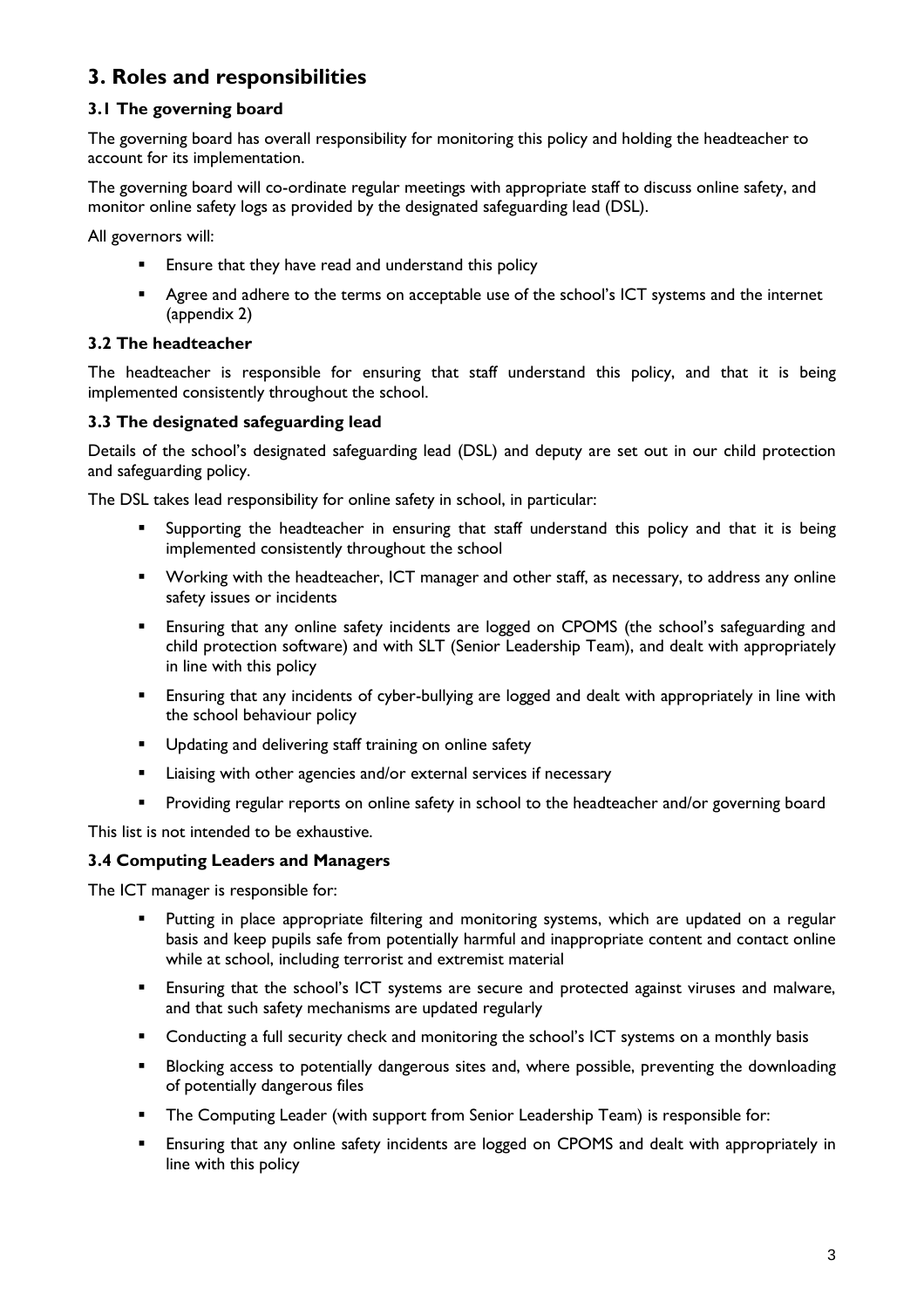Ensuring that any incidents of cyber-bullying are dealt with appropriately in line with the school behaviour policy

This list is not intended to be exhaustive.

#### **3.5 All staff and volunteers**

All staff, including contractors and agency staff, and volunteers are responsible for:

- **•** Maintaining an understanding of this policy
- **Implementing this policy consistently**
- Agreeing and adhering to the terms on acceptable use of the school's ICT systems and the internet (appendix 2), and ensuring that pupils follow the school's terms on acceptable use (appendix 1)
- **•** Working with the DSL to ensure that any online safety incidents are logged on CPOMS and dealt with appropriately in line with this policy
- Ensuring that any incidents of cyber-bullying are dealt with appropriately in line with the school behaviour policy

This list is not intended to be exhaustive.

#### **3.6 Parents**

Parents are expected to:

- Notify a member of staff or the headteacher of any concerns or queries regarding this policy
- Ensure their child has read, understood and agreed to the terms on acceptable use of the school's ICT systems and internet (appendix 1)

Parents can seek further guidance on keeping children safe online from the following organisations and websites:

- " 'What are the issues?' UK Safer Internet Centre: [https://www.saferinternet.org.uk/advice](https://www.saferinternet.org.uk/advice-centre/parents-and-carers/what-are-issues)[centre/parents-and-carers/what-are-issues](https://www.saferinternet.org.uk/advice-centre/parents-and-carers/what-are-issues)
- " 'Hot topics' Childnet International:<http://www.childnet.com/parents-and-carers/hot-topics>
- 'Parent factsheet' Childnet International: [http://www.childnet.com/ufiles/parents-factsheet-09-](http://www.childnet.com/ufiles/parents-factsheet-09-17.pdf) [17.pdf](http://www.childnet.com/ufiles/parents-factsheet-09-17.pdf)

#### **3.7 Visitors and members of the community**

Visitors and members of the community who use the school's ICT systems or internet will be made aware of this policy, when relevant, and expected to read and follow it. If appropriate, they will be expected to agree to the terms on acceptable use (appendix 2).

## **4. Educating pupils about online safety**

Pupils will be taught about online safety as part of the curriculum.

In **Key Stage 1**, pupils will be taught to:

- Use technology safely and respectfully, keeping personal information private
- **If I**dentify where to go for help and support when they have concerns about content or contact on the internet or other online technologies

In **Key Stage 2,** pupils will be taught to:

- Use technology safely, respectfully and responsibly
- **Recognise acceptable and unacceptable behaviour**
- **I** Identify a range of ways to report concerns about content and contact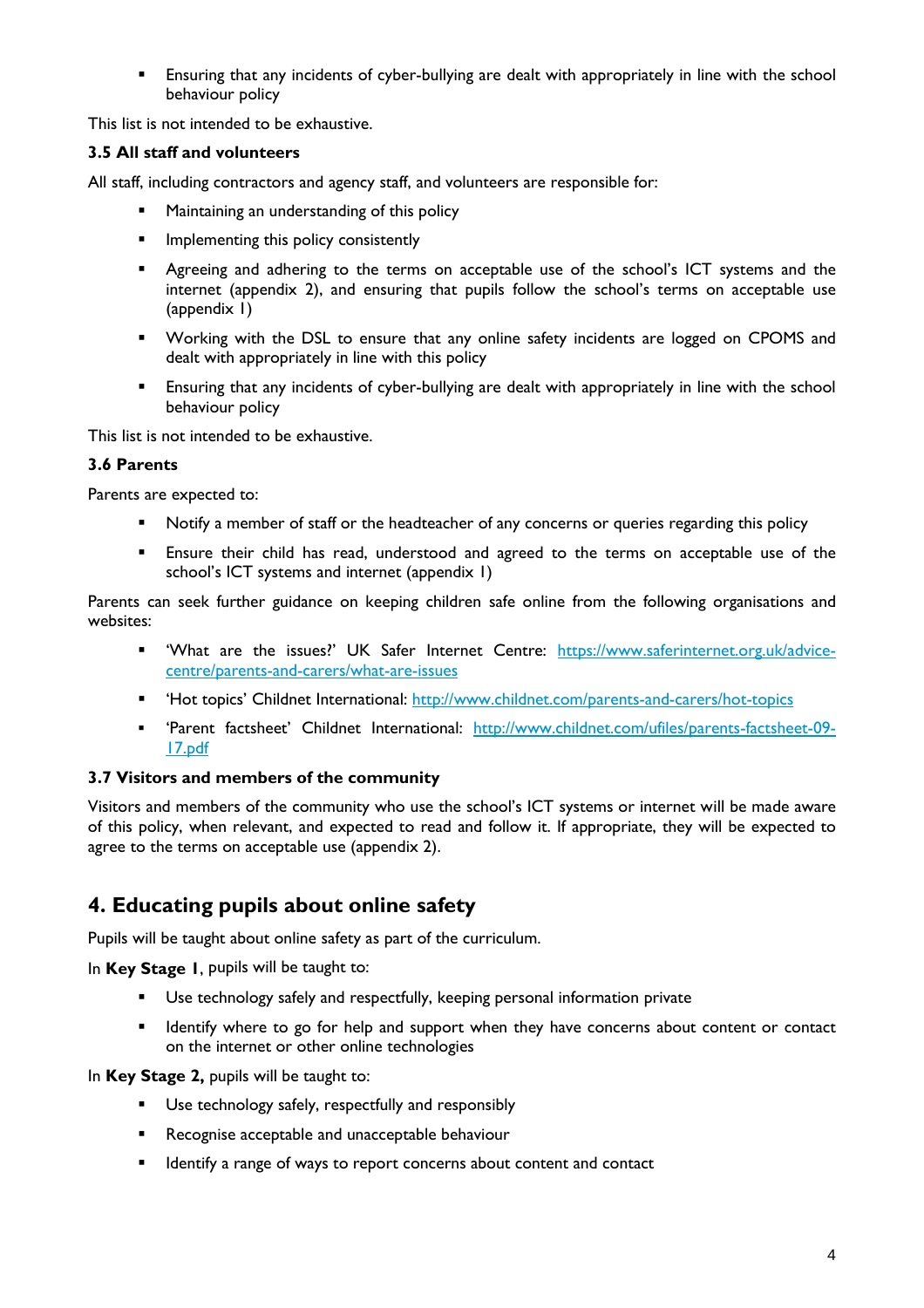The safe use of social media and the internet will also be covered in other subjects where relevant.

The school will use assemblies to raise pupils' awareness of the dangers that can be encountered online and may also invite speakers to talk to pupils about this.

## **5. Educating parents about online safety**

The school will raise parents' awareness of internet safety in letters or other communications home, and in information via our website. This policy will also be shared with parents.

Online safety will also be covered during parents' evenings.

If parents have any queries or concerns in relation to online safety, these should be raised in the first instance with the headteacher and/or the DSL.

Concerns or queries about this policy can be raised with any member of staff or the headteacher.

# **6. Cyber-bullying**

#### **6.1 Definition**

Cyber-bullying takes place online, such as through social networking sites, messaging apps or gaming sites. Like other forms of bullying, it is the repetitive, intentional harming of one person or group by another person or group, where the relationship involves an imbalance of power. (See also the school behaviour policy.)

#### **6.2 Preventing and addressing cyber-bullying**

To help prevent cyber-bullying, we will ensure that pupils understand what it is and what to do if they become aware of it happening to them or others. We will ensure that pupils know how they can report any incidents and are encouraged to do so, including where they are a witness rather than the victim.

The school will actively discuss cyber-bullying with pupils, explaining the reasons why it occurs, the forms it may take and what the consequences can be. Teachers will discuss cyber-bullying with their class, and the issue will be addressed in assemblies.

Teaching staff are also encouraged to find opportunities to use aspects of the curriculum to cover cyberbullying. This includes personal, social, health and economic (PSHE) education, and other subjects where appropriate.

All staff, governors and volunteers (where appropriate) receive training on cyber-bullying, its impact and ways to support pupils, as part of safeguarding training (see section 11 for more detail).

The school also sends information/leaflets on cyber-bullying to parents so that they are aware of the signs, how to report it and how they can support children who may be affected.

In relation to a specific incident of cyber-bullying, the school will follow the processes set out in the school behaviour policy. Where illegal, inappropriate or harmful material has been spread among pupils, the school will use all reasonable endeavours to ensure the incident is contained.

The DSL will consider whether the incident should be reported to the police if it involves illegal material, and will work with external services if it is deemed necessary to do so.

#### **6.3 Examining electronic devices**

School staff have the specific power under the Education and Inspections Act 2006 (which has been increased by the Education Act 2011) to search for and, if necessary, delete inappropriate images or files on pupils' electronic devices, including mobile phones, iPads and other tablet devices, where they believe there is a 'good reason' to do so.

When deciding whether there is a good reason to examine or erase data or files on an electronic device, staff must reasonably suspect that the data or file in question has been, or could be, used to:

- Cause harm, and/or
- **Disrupt teaching, and/or**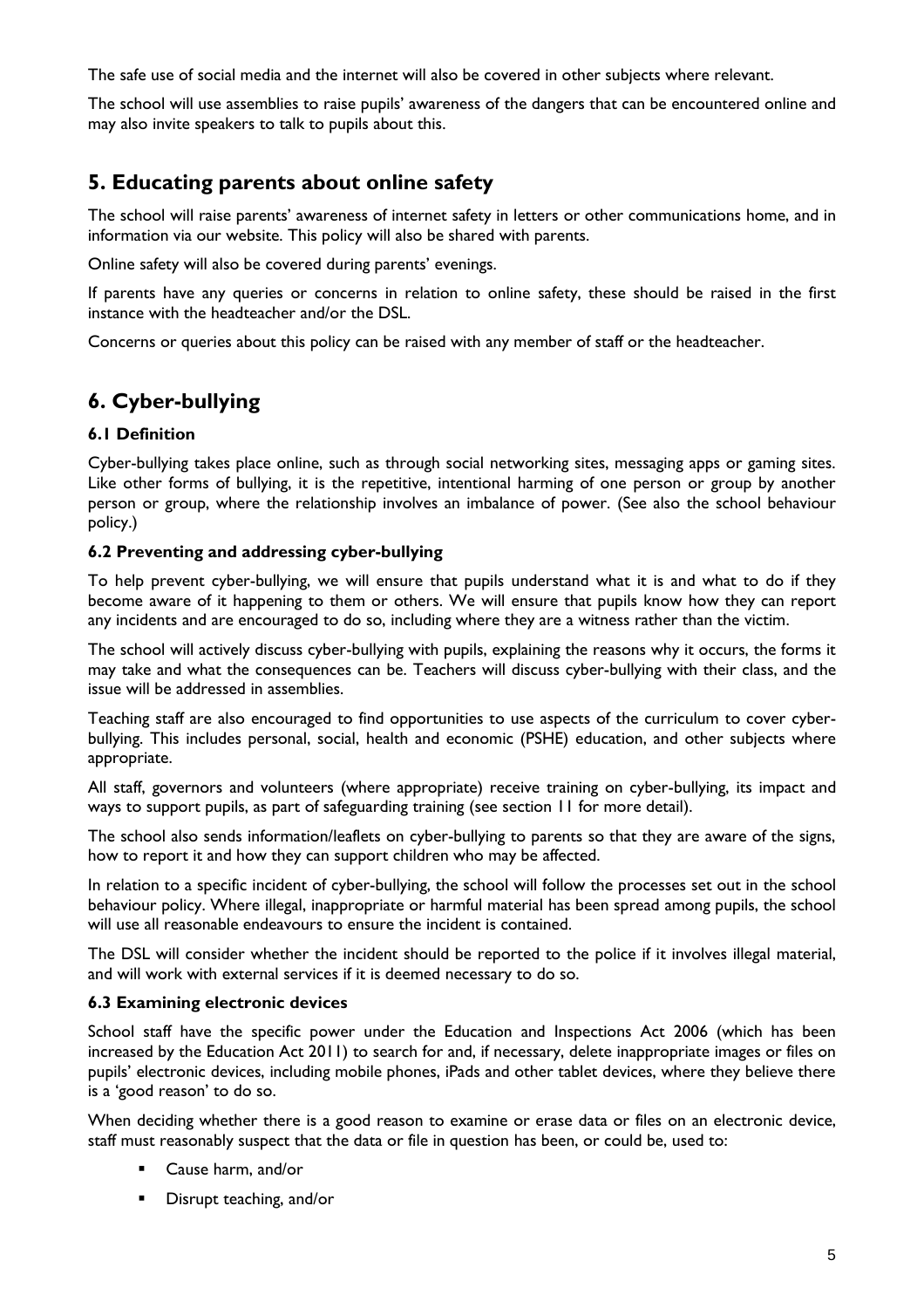**Break any of the school rules** 

If inappropriate material is found on the device, it is up to the staff member in conjunction with the DSL or other member of the senior leadership team to decide whether they should:

- **•** Delete that material, or
- Retain it as evidence (of a criminal offence or a breach of school discipline), and/or
- **Report it to the police**

Any searching of pupils will be carried out in line with the DfE's latest guidance on [screening, searching](https://www.gov.uk/government/publications/searching-screening-and-confiscation) and [confiscation.](https://www.gov.uk/government/publications/searching-screening-and-confiscation)

Any complaints about searching for or deleting inappropriate images or files on pupils' electronic devices will be dealt with through the school complaints procedure.

## **7. Acceptable use of the internet in school**

All pupils, parents, staff, volunteers and governors are expected to sign an agreement regarding the acceptable use of the school's ICT systems and the internet (appendices 1 and 2). Visitors will be expected to read and agree to the school's terms on acceptable use if relevant.

Use of the school's internet must be for educational purposes only, or for the purpose of fulfilling the duties of an individual's role.

We may monitor the websites visited by pupils, staff, volunteers, governors and visitors (where relevant) to ensure they comply with the above.

More information is set out in the acceptable use agreements in appendices 1 and 2.

## **8. Pupils using mobile devices in school**

Pupils may bring mobile devices into school, but are not permitted to use them at any point during the school day. They must be taken to the school office at the start of the school day and collected at home time. Any breach of this by a pupil may trigger disciplinary action in line with the school behaviour policy, which may result in the confiscation of their device.

## **9. Staff using work devices outside school**

Staff members using a work device outside school must not install any unauthorised software on the device and must not use the device in any way which would violate the school's terms of acceptable use, as set out in appendix 2.

Staff must ensure that their work device is secure and password-protected, and that they do not share their password with others. They must take all reasonable steps to ensure the security of their work device when using it outside school. Any USB devices containing data relating to the school must be encrypted.

If staff have any concerns over the security of their device, they must seek advice from the SMT.

Work devices must be used solely for work activities.

## **10. How the school will respond to issues of misuse**

Where a pupil misuses the school's ICT systems or internet, we will follow the procedures set out in the behaviour policy. The action taken will depend on the individual circumstances, nature and seriousness of the specific incident, and will be proportionate.

Where a staff member misuses the school's ICT systems or the internet, or misuses a personal device where the action constitutes misconduct, the matter will be dealt with in accordance with the staff disciplinary procedures. The action taken will depend on the individual circumstances, nature and seriousness of the specific incident.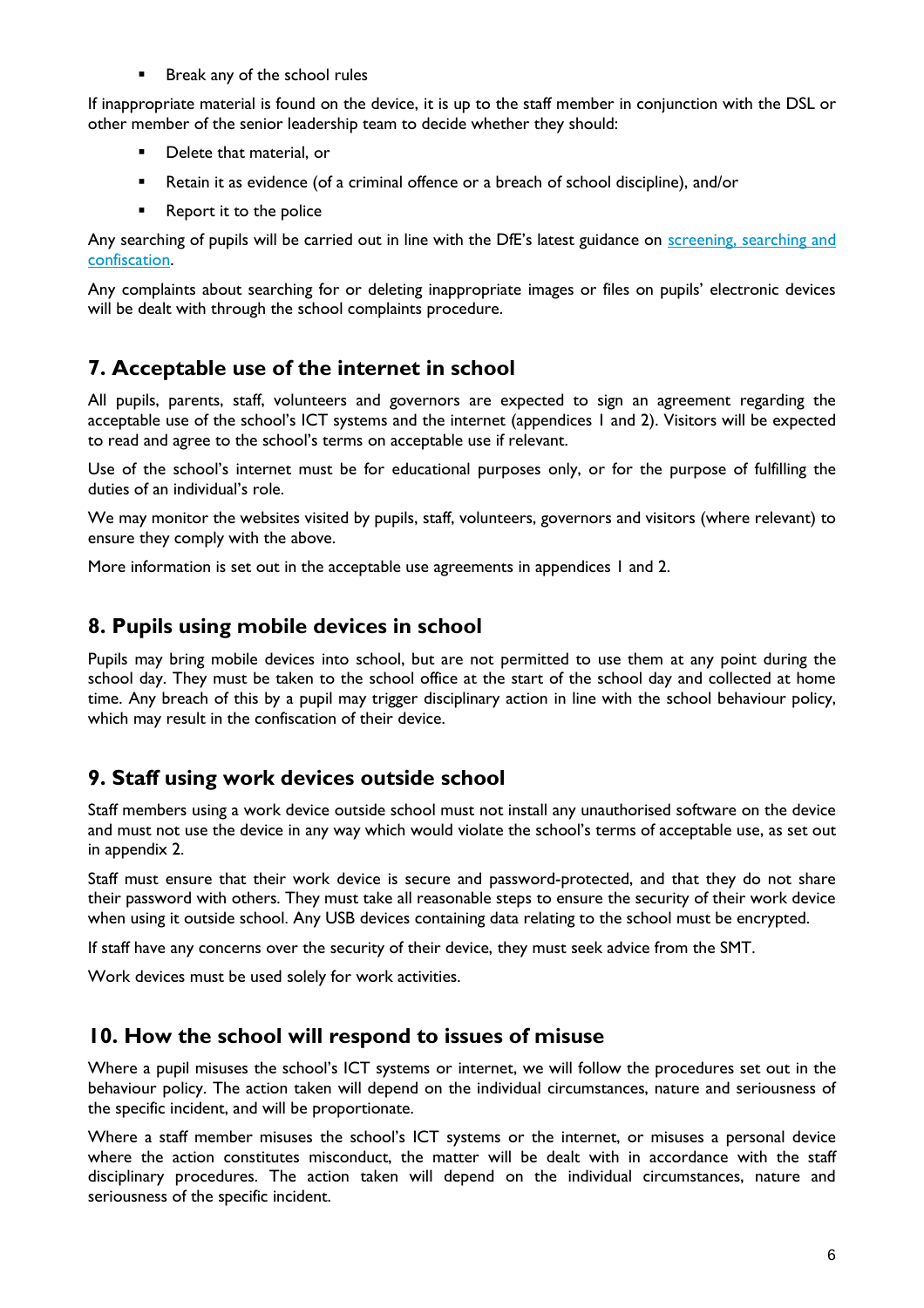The school will consider whether incidents which involve illegal activity or content, or otherwise serious incidents, should be reported to the police.

## **11. Training**

All new staff members will receive training, as part of their induction, on safe internet use and online safeguarding issues including cyber-bullying and the risks of online radicalisation.

All staff members will receive refresher training at least once each academic year as part of safeguarding training, as well as relevant updates as required (for example through emails, e-bulletins and staff meetings).

The DSL and deputy will undertake child protection and safeguarding training, which will include online safety, at least every 2 years. They will also update their knowledge and skills on the subject of online safety at regular intervals, and at least annually.

Governors will receive training on safe internet use and online safeguarding issues as part of their safeguarding training.

Volunteers will receive appropriate training and updates, if applicable.

More information about safeguarding training is set out in our child protection and safeguarding policy.

## **12. Monitoring arrangements**

The DSL logs behaviour and safeguarding issues related to online safety on CPOMS.

This policy will be reviewed annually by the Executive Headteacher. At every review, the policy will be shared with the governing board.

## **13. Links with other policies**

This online safety policy is linked to our:

- Child protection and safeguarding policy
- **Behaviour policy**
- **Staff disciplinary procedures**
- **•** Data protection policy and privacy notices
- **Complaints procedure**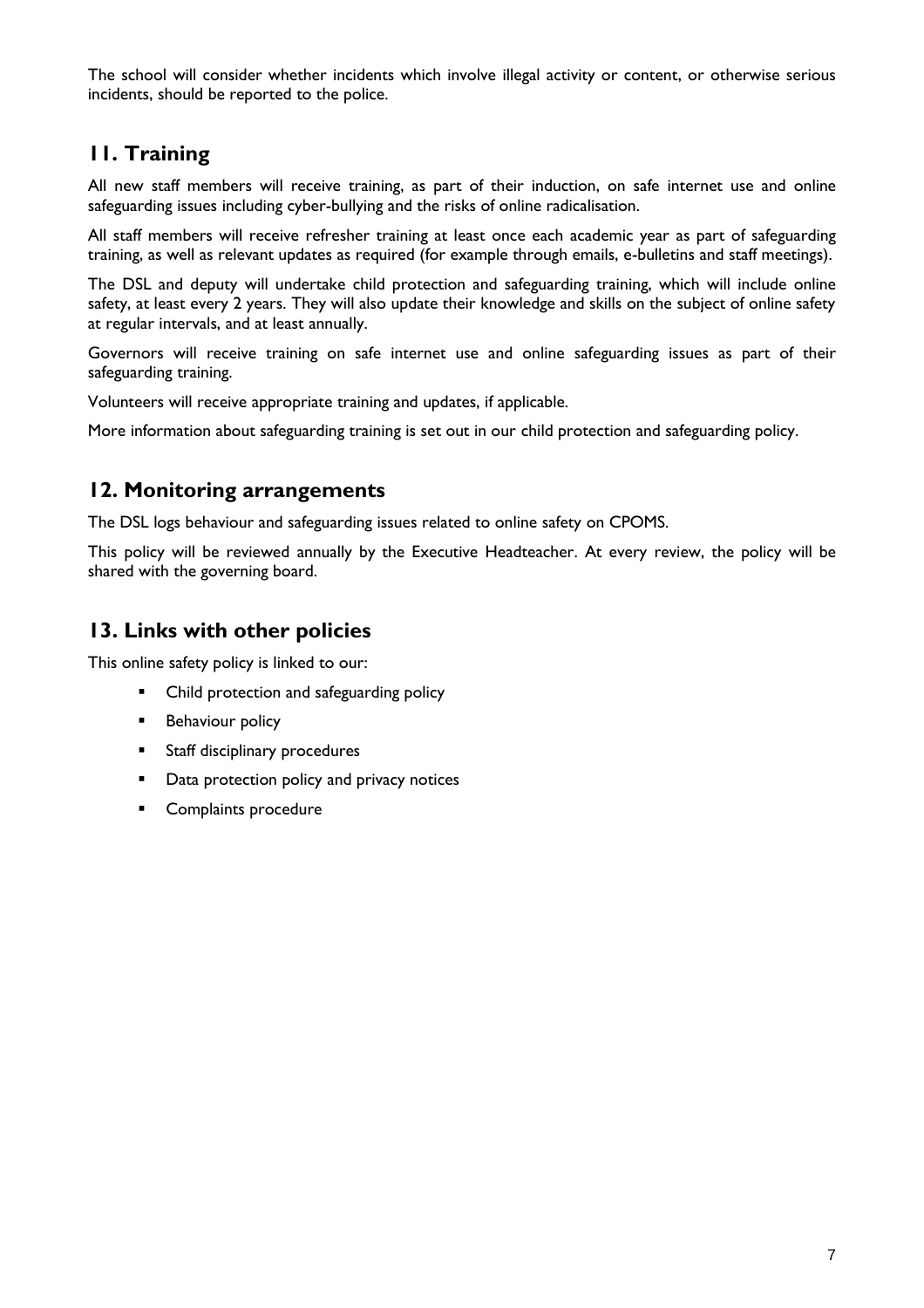# **Appendix 1**

The Acorns Primary and Nursery School Acceptable Use Policy

We only use the internet when an adult is with us. We ask permission before using the internet. We only use websites that our teacher has chosen. We tell an adult if we see anything we are uncomfortable with. We immediately close any webpage we are uncomfortable with. We never give out personal information or passwords. We never arrange to meet anyone we don't know.

I understand that each time I go on a school laptop I agree to all of the things mentioned above.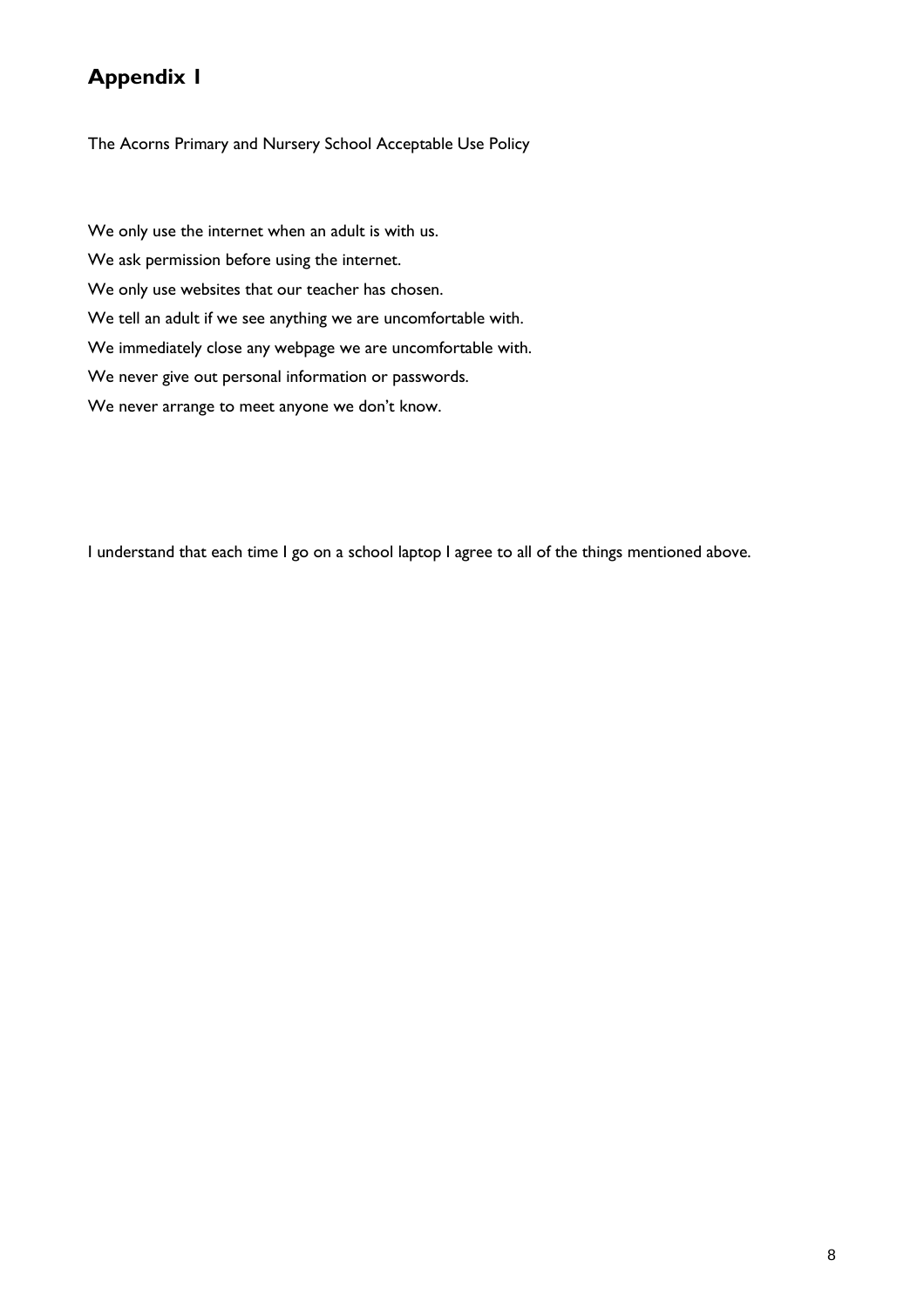# **Appendix 2**

#### **Acceptable Use of Technology**

#### **Code of Conduct**

## **Introduction**

ICT in its many forms – internet, email, mobile devices etc – are now part of our daily lives. It is our duty to ensure that they are used safely and responsibly. All staff at The Acorns and Whitley Village Federated School are aware of the following responsibilities:

• All staff, Governors and visitors understand that ICT includes a wide range of systems, including mobile phones, digital cameras, laptops and tablets.

All staff, Governors and visitors understand that it is a disciplinary offence to use the school ICT equipment for any purpose not permitted by its owner. Please refer to the acceptable use policies for further information.

- No staff, Governors or visitors will disclose any passwords provided to them by the school.
- All staff, Governors and visitors understand that they are responsible for all activity carried out under their username.
- Staff, Governors and visitors will not install any hardware or software on any school owned device without the Head's permission.
- All staff, Governors and visitors will only use the school's email / internet / intranet etc and any related technologies for uses permitted by the Head or Governing Body. If anyone is unsure about an intended use, they should speak to the Head beforehand.
- All staff, Governors and visitors will ensure that data is kept secure and is used appropriately as authorised by the Head or Governing Body. No passwords should be divulged and only encrypted memory sticks should be used.
- Personal devices must only be used in the context of school business with the explicit permission of the Head. Personal mobile phones or digital cameras must not be used for taking any photographs related to school business. Each class has access to a tablet or digital camera specifically for this purpose. These devices must never be used for personal use.
- All staff, Governors and visitors using school equipment will not browse, download, upload or distribute any material that could be considered offensive, illegal or discriminatory.
- All staff, Governors and visitors will only use the approved email system for school business, unless otherwise agreed with the Headteacher.
- Images will only be taken, stored and used for purposes within school unless there is parental permission for alternative use. Our parents/carers are asked to sign if they agree to their children's images being used for school advertising, publishing on the website/Twitter feed or in the local press. If a parent/carer does not agree to this, we ensure that their child's photograph is not used.